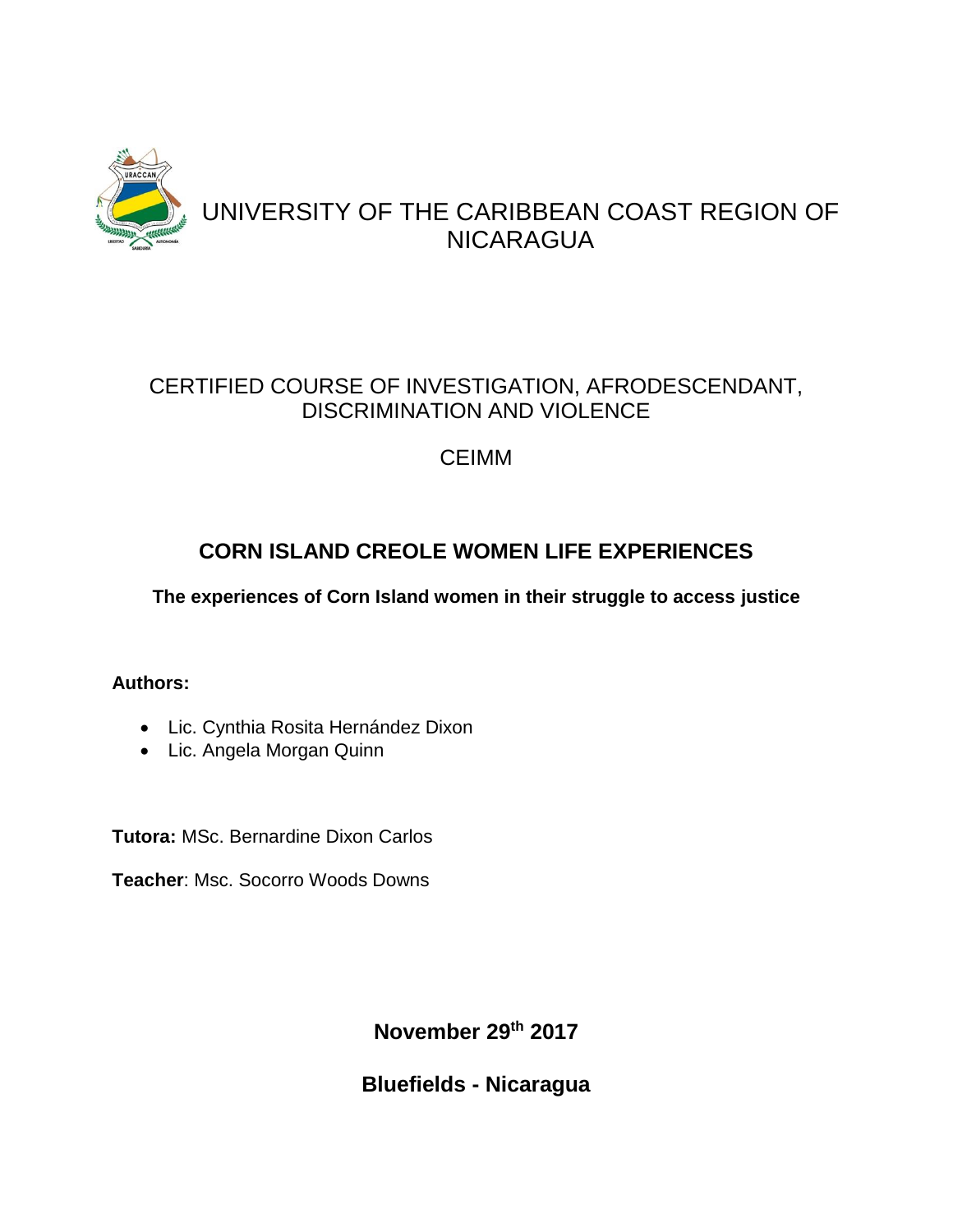## **INTRODUCTION**

The experiences of Corn Island women in their struggle to access justice, true out their life history has bring such great experience due to the richness of information and the way these four ladies make sense of their life story. A moment of sadness, joy and relief, when these women speak out their sorrows, efforts, limitations and strength. How the sums of all these (sadness, joy, relief, sorrows, efforts, limitations and strength) is the result of the women they are today.

As part of our ethical approach, our four interviews was done one to one, afro descendant women and in their native language (creole), to gain confidence and that the ladies would express freely, also we compromise to respect their identity, Roxi, Samantha, Dorothy & Leany are all pseudonymous.

Our stars actress lead us to an unknown dimension of love, horror, hate, peace, and incredible strength, Roxi, Samantha, Dorothy & Leany, had the opportunity to cry, laugh, scream and heal. Incredibly was the result of the information obtaining from each one of our stars actress.

Their life story as black women, mothers, and daughters with high Christian's belief is fundamental to understand their suffering and the way they make sense of their own reality.

Is an remarkable experience and an honor to have form part of this research and that these life story serve for other women, specially afro descendant women in order to create awareness and to our authorities in order that they be more social programs that include ladies, such as our stars actors, who have been real brave in sharing their life history whit all of us.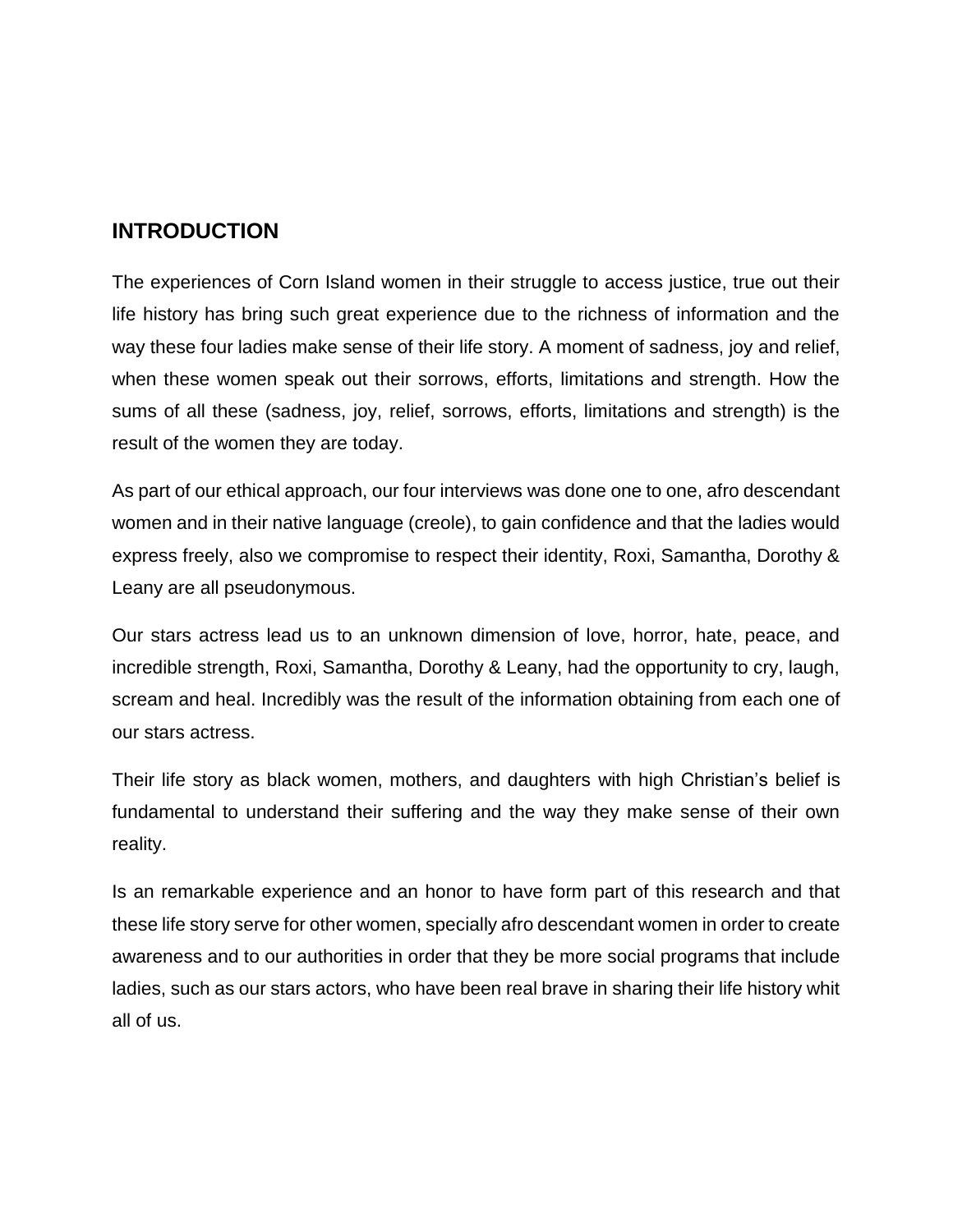#### **ORAL LIFE HISTORIES**

#### **ROXI**

My name is ROXI, I am of 42 years of life, was born in Corn Island municipality, married mother of four boys and continue to live on the island.

I identify myself as a mestizo, my family from my mother side is part from Puerto Cabezas, the Wanky, my grandmother went to Puerto Cabezas to live; my grandfather was from Providence (Colombia), his surname is Watson. My father is from Corn Island, so I identify myself I is a mixture of creole, miskito and Spanish. I am proud to be a mestizo woman. F or me as human being I have to be proud of myself, if I am not anyone is going to do it for me. If I, deny my descendant, that means I am not proud of myself. I do not feel secure to say I am afro descendant, or Miskito, I talk the three languages (English, Spanish & Miskito). [For Roxi, being Mestizo is a way to contradict her father's desire].

As a child I past a lot of violence, along whit my three brothers, during this time my father continually discriminated my mother for being a Miskito woman; he did not accept her, ethnically speaking, I remember he saying: you must not talk like her. Due to people saying about my mother, my father used to beat my mother (physical abuse),he also beat us up, when he tied her up he also tied us up (me and my brothers), for us it was like being in prison.

I have a lot of problems whit my brothers, due to the scars of violence that is in their lives, they don't lock for God, they don't free their hearts, and they continue living whit in violence. For example my youngest brother he can never speak in a kind way, he always has to speak violently, repeating the model of my father. I am a business woman, I go to church and I ask for prayers, I am trying not to reproduce my childhood model. I still remember sleeping during the night and my father reaches home and tie up my mother to the roof and beat her whit a machete, I used to cry out and scream for help to the neighbors, also during the night I used to find myself running to my grandmother house to ask for help, and at the time I reach back whit help I would find my mother tied up and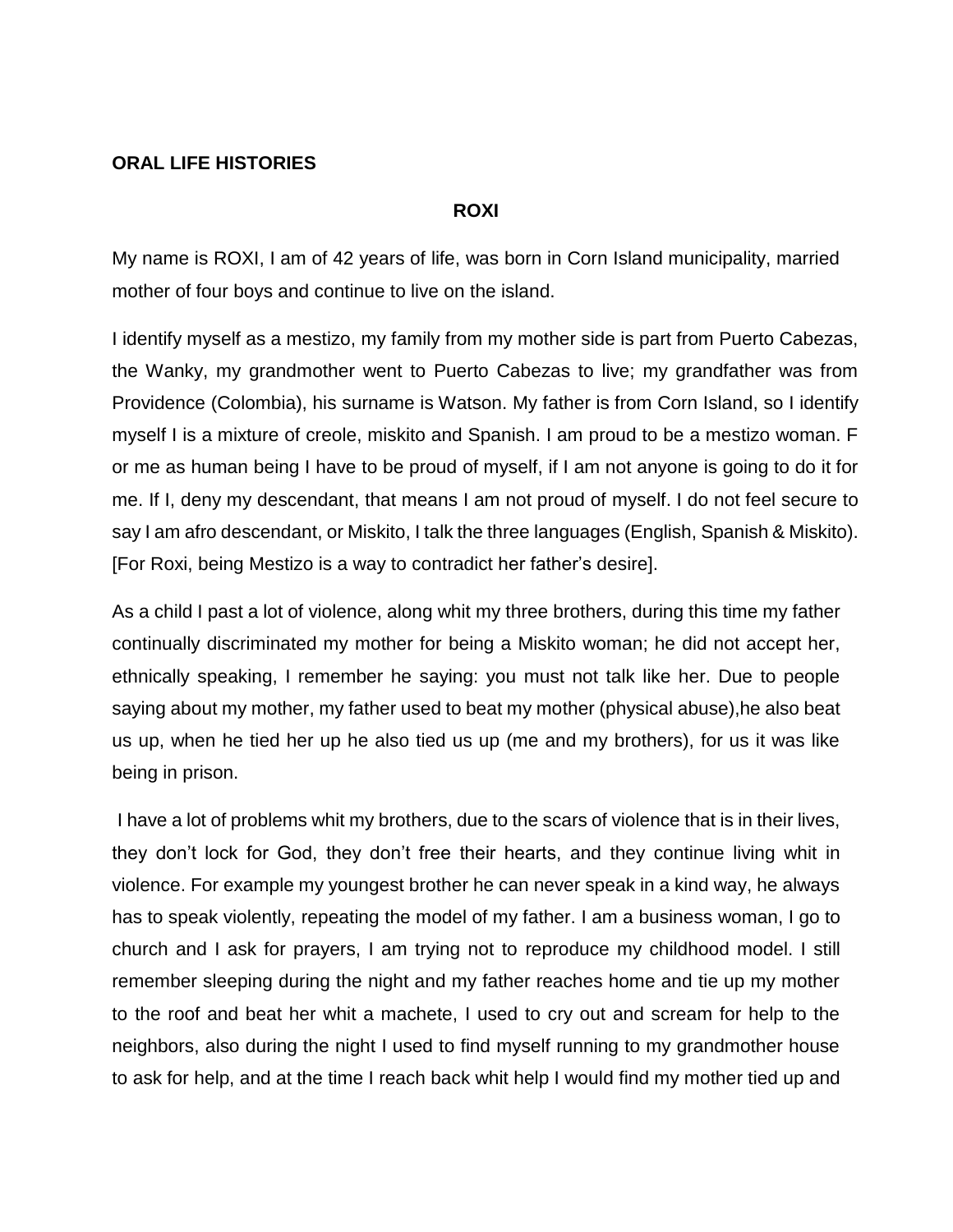beaten, beaten, beaten. At this height of my life, I ask my mother: why did you permit all those violence? Why dint you left my father?

Her answer was because of you all (me and my three brothers). In miskito culture they believe that if you come emptied handed you leave emptied handed.

When my mother see my determination in life and how I stand up for my rights, I respect my husband in order for he to respect me, she would ask: where did you get that strength from? I would reply, I get my strength from you (mother), my father used to violate and beat you and in return you cry and lament, and when he turnoff, you used to take out your anger whit infidelity and as a child I did not understand and used to treat you in telling my father your secret although even if he beat me I would not tell him, if I did I knew he would have killed you.

I try not to give my children's bad example, I would not want my children's to have a second opinion about me, it hurts; living a violent life transcend in different angles, it causes hatred, disrespect and a lot of sufferings. As a child I lived all those things, my brothers has not yet recover.

In those time the local judge was a woman, very recognize on the island and never gave my mother any justice, one because she was a woman, two she was not an islander and three she was Miskito, for the local judge all justice was given to my father and left my mother defenseless, giving my father much more strength to physical and psychologically abused my mother.

After hurricane Joan in 1988, my father went to work in Hawaii, USA, he was there for about two years, during this time we was happy; when he came back, he was the same person he never change, and my mother took the decision to leave my father, she told my father: my children's are in there teens and have been living happy whit out you for the past two years, so she called us (four children's) and we told our father that we are leaving whit our mother, we don't want to live the same life, we don't want no more beating, no more yelling, no more offense, we were happy when you was not here. At this point my father new we was sure of what we wanted and he ask us to forgive him and he promise to change the way he treated us, at 3 am we (me and my three brothers)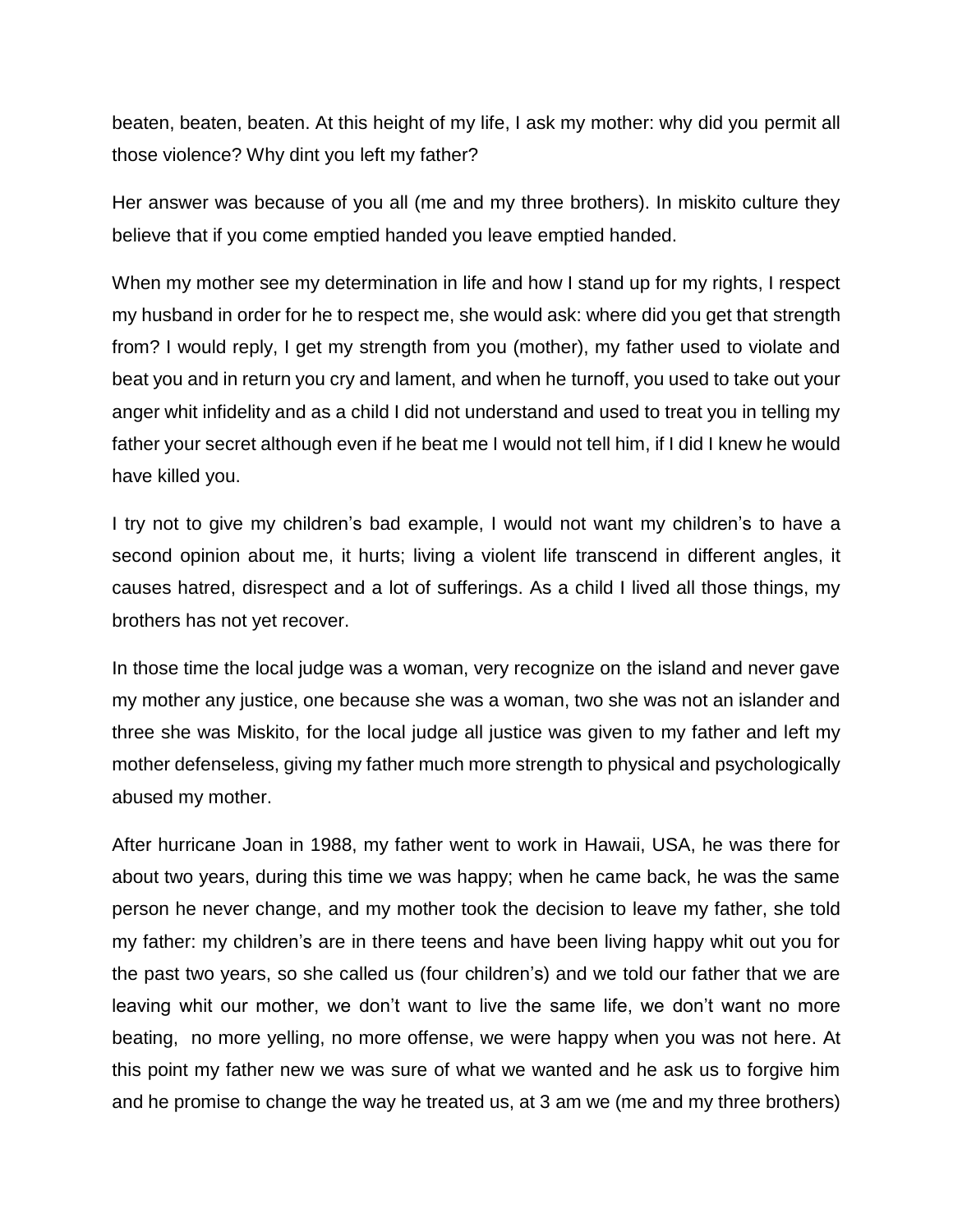forgive my father, the following day he went to fishing and never came back, his body was never found. At times I ask myself, wondering if he died in peace knowing that before he left to fishing we forgive him, that was October 4<sup>th</sup>, 1991. For the family the moth of October is really sad, the month my father died or never came back from sea, my mother birthday is the  $6<sup>th</sup>$  and my birthday is the 15<sup>th</sup>.

It hurts to remember the way my father used to treat us, specially my oldest brother, now as a woman I ask my mother if my oldest brother is my father's son, her answer was yes. Some time I wonder the contrary, my father used to treat him whit so much violence, sometimes it seems like if he heated the child. The child used to like eat some time he ask for more and my father would force him to eat and eat and eat, if he dint he would beat him till he eat it. My father used to wake him (my oldest brother) at night, no matter the hour for him to take out the horses to feed, I use to be sorry for my brother and use to accompany him at night time; now there were times when my oldest brother wife says to me that she is going to leave my brother, I would reply to her that as children's we used to be very united, I was the one to be always by his side, protecting him, and I ask her not to leave him, he is a good man, he is a provider for his home; she would reply that he has told her the way I used to protect and help him. Living a violent life his hard for a human being, it makes you ignorant at all times, you don't know how to talk, how to express yourself.

My father died when I was going to be 16 years old, I remember if someone would have said to him that they saw my mother in Bluefields maybe drinking a beer, he (father) would interrogate my mother aggressively. I remember one year Corn Island won the Atlantic series, that was around 1986 or 1987 and there was a big celebration, a neighbor came by and ask my father permition for my mother to accompany her to the celebration, and my mother reached a little later from the our he gave her and that night he hang her, my mother was a big woman, I don't know where he got so much strength to life her of the grow, I would never forget that night, he beat her whit a machete, her body was all color black, blue, red. I went to ask for help at the neighbors, when we reach it was too late, the neighbor help us let her down from where she was hang and beaten. There was a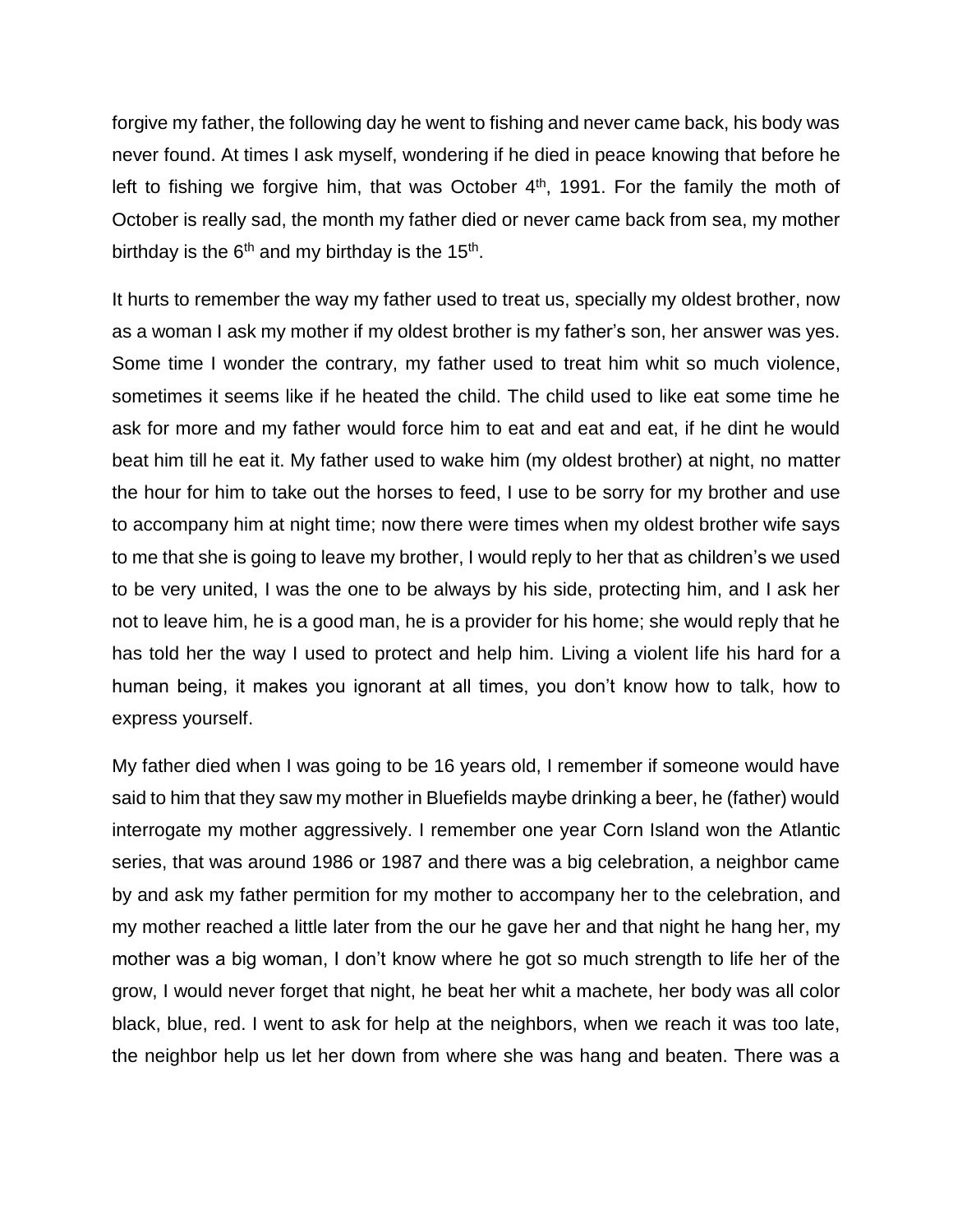neighbor how always help us, to whom I would always be thankful for saving my mother's life, again and again and again.

The consequence of helping my mother was that my father use to treating me, but I was not afraid. Now I look at my mother and I told her that her actual health problems are the consequence of all the beating that she received from my father and she replied that thanks to me she is living, thanks for all the time I would run and ask for help, if not she would have been a dead woman a long, long time ago.

My father loved me, he used to name his boat after me, but that love did not save me from his wrath, his violence; at evening times he would make ice cream for us and spend time whit us watching movies. I remember the last beating he gave me, he double a rope and beat me whit it, I stay whit a bruise from the rope on one of my breast, at one point he kicked me out our back door (a high back door), and blood came out, there are a few ladies that new about that beating and when they knew I was pregnant they where surprise, the new I was sickly because of the violence that I lived and the way my father use to beat me. They even told me that if my father was a lived he would not believe his eyes, because the doctors told him that I would never bare child (although the doctors never new why I was bleeding). My father used to beat us up and when he was true he would be so loving.

My father like having horses, he used to dress me up as cowgirl, (jeans pants, high boots, long sleeves shirt), with that we had to win the horse raise competition, contrary to that he would beat us out there in front of everyone, but if we won the raise, we would have made him so happy. When my father died my mother got read of all the animals, due to the way my father used to treat us for those animals. Now I don't like to have animals or alow my sons to have any, all this due to my life experience as a child.

My husband is a very calm man, he is not violent, my mother hi s so happy for me having a husband such has mine. Whit my husband we share roles and most of all I do not permit him to violate or discriminate me, I refuse to live as my mother and father lived. My father was to tie to his family, his family used to control his income, to the point that he did not give my mother anything. To this point my mother asked me where do get the strength to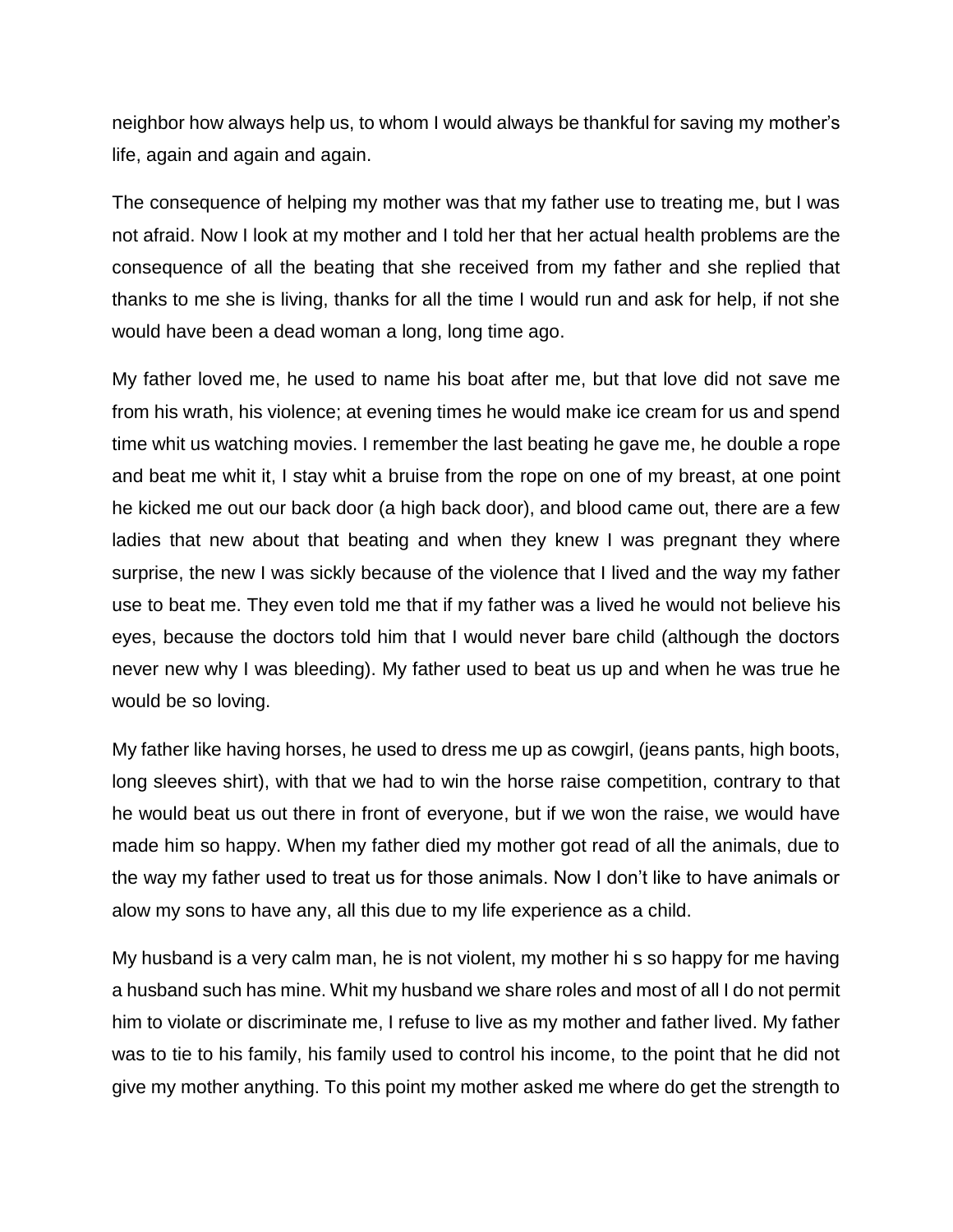stand up for myself the way I do it, my answer is I get it from you, from seen your struggle and suffering and never ever wanting to lived the life you lived whit my father.

#### **DISCRIMINATION.**

O yes. I have suffer discrimination as a child from my father, at school and now as a women. At times when people discriminate you, you get stronger, that you can better in life. Life is hard, daily I have to struggle, bu I know how I am and what I have to do, things I did in past has always been for a cause, whit my first child, he was sick I had to do something I never expected in life, but I put it true and took my son to the doctor. Now I am my husband wife, my husband is so sweet; we don't share secrets or pretend something that we are not.

#### **WHY DISCRIMINATION**

When I tell people that I am mix (mestizo), is very difficult to believe, all because of my father. My mother is mix (mestizo), so I am mix, if I discriminate or feel ashamed of my mother, that means I discriminate myself. My father use to continually discriminate my mother in front of us and use to obligate and beat us not to talk her bird language (Miskito), that the reason why as me and my brothers grow up, we would always try to speak Miskito.

### THE MEANING TO BE A MESTIZO WOMAN.

For me I am mestiza, because my mother is not full creole, not full indian (Miskito), she told me that I carry 25 % Indian (Miskito) blood. When I say I feel proud to be a mestizo woman, if I am not proud, for me that is discriminating my mom, that mean I do not accept my mother just has my father did not accept the fact that she is a Miskito woman. I love her and if it was not for her I would not be here, and my father when he was alive he tried for us not to go to my mother home town, he called it the wood land (Puerto Cabezas).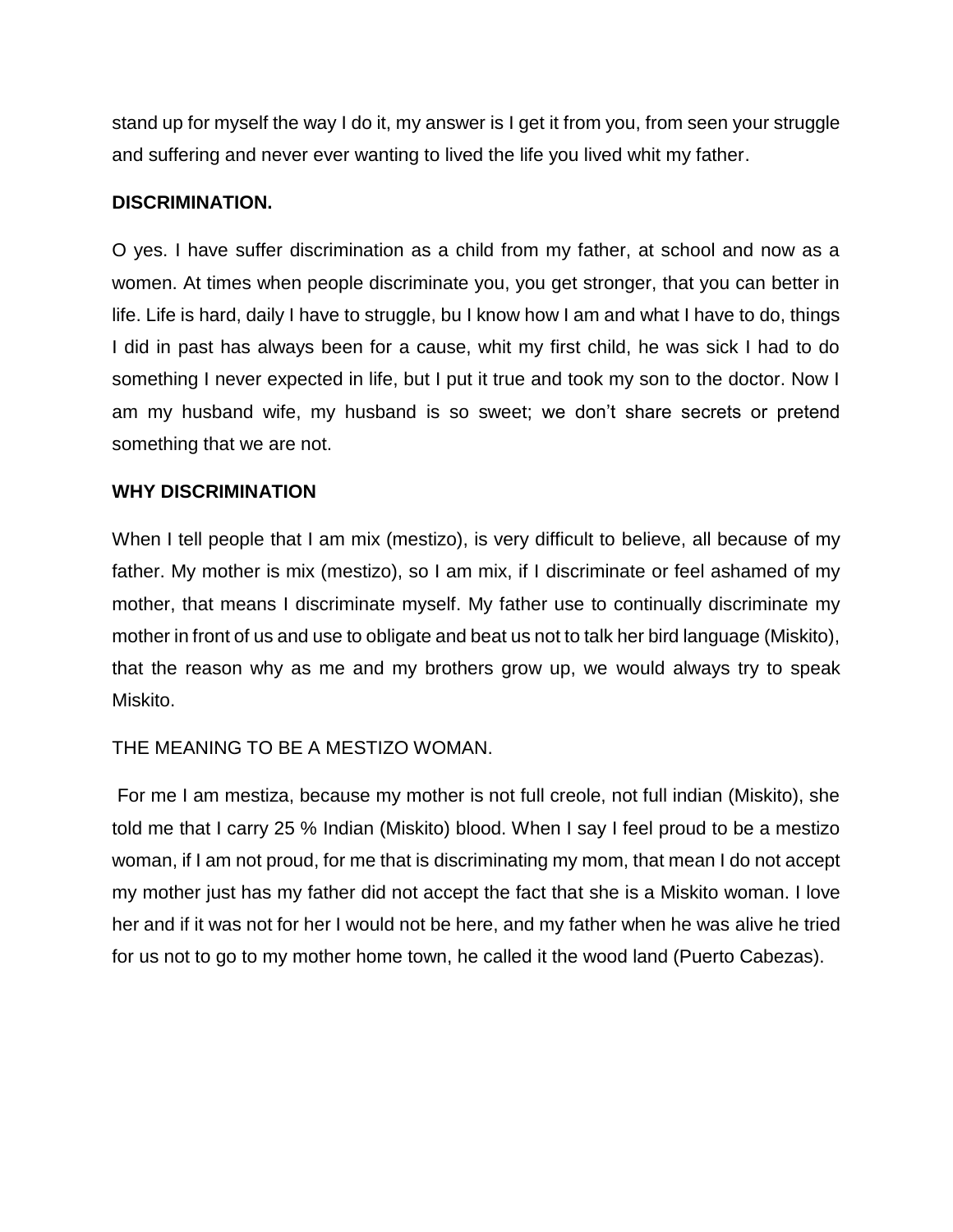#### MESTIZO WOMAN.

I grew up on Corn Island, I identify myself from Corn Island, I know no other place but Corn Island.

#### WOMEN SPECIAL RIGTHS

They are all kinds for woman rights, for me there should be just one difference between man and woman and is the sex. I share my opinion whit my husband and both of us has the same right and both of us have to work, he work on the sea as a fisher man and I work in my business, we have equal rights. Personally I respect my husband, and he in return respected me. I apply this concept to everyone in any place, everyone has the same right and in the eyes of God we are equal.

Having a profession is to have a position in the society, I always tell my four sons that education leads to success, it let you have a better and easy life. You gain respect from people.

I have felted more discrimination in my childhood. I suffered violence and discrimination from my father and at school, the school mates would discriminate me for the way my father treated us, he used to treat us like animal. Everyone on the island news is such a small island, the news get around. We never suffer for hunger but the treatment that my father gave us was the worst. My worst suffering of discrimination and violence came from my father, he used to obligate us not to talk the bird language (Miskito), if I did he would beat me, he never accepted my mother and never accepted us as his children's. I remember the violence was so much that my mother run away from him and went to Puerto Cabezas and she took me along whit her, during that time I learn a miskito chorus, and when I came back to island I song the chorus, my father herd me and dint think two time and he beat me in my mouth, even so I never forgot that chorus. That is part of the discrimination, my father said if he was to die he wanted us to promise him not to go to the Wood land (Puerto Cabezas).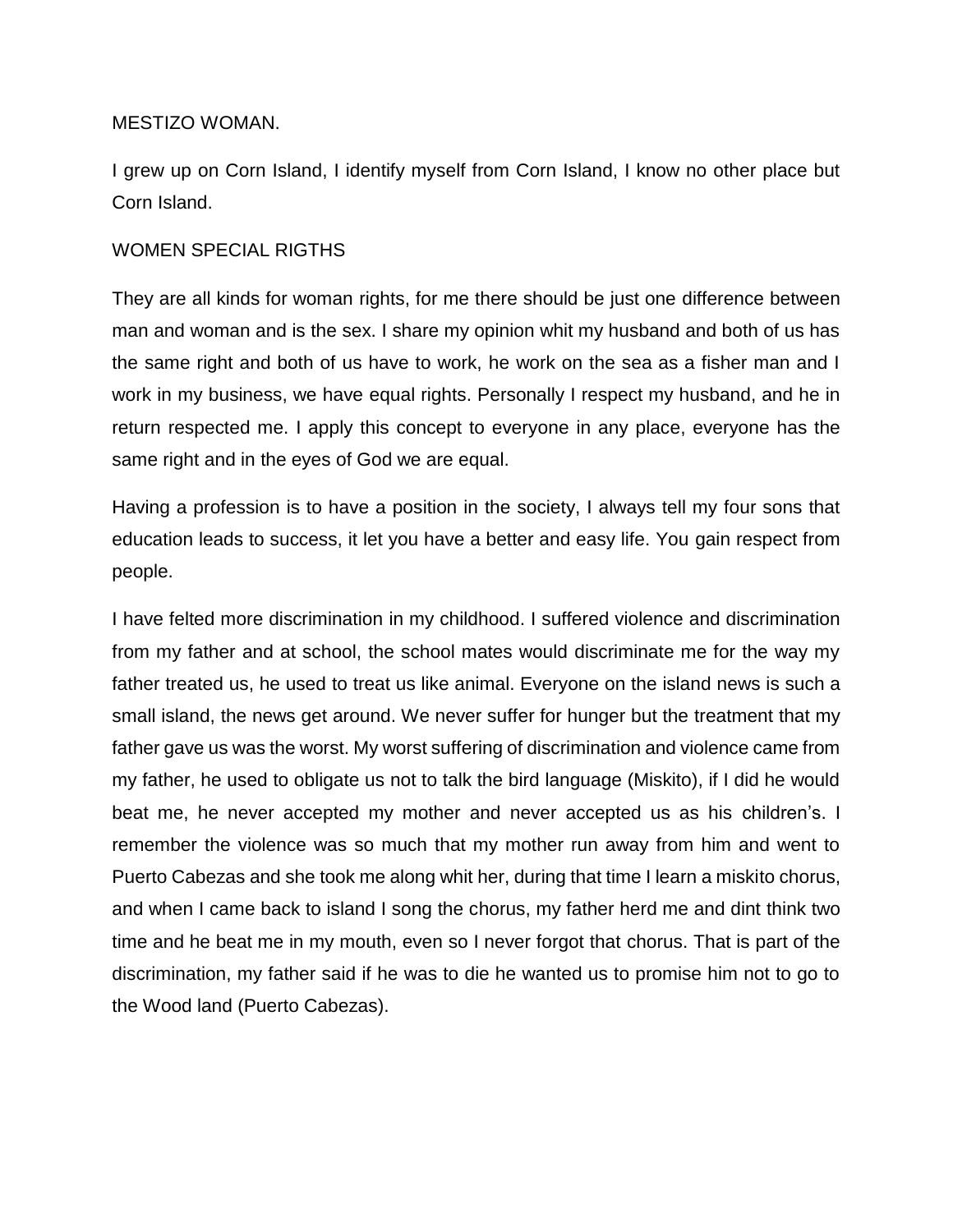If he was here now I would have liked to ask him why he made his life whit my mother that came from the wood land, a miskito woman. In Spite of all I feel proud of my mother, she was a woman that hustle for us, she was just like me, she make nacatamal, she make bread, she make cake, she kill cow, she sell, she use to go to Masaya and bring chairs, she was a hustler, but like my father family dint accept her, you now when family telling man things, how it is, and over all she is a miskito woman.

Disappointment is like any thing in life. Starting over is hard, but is the way you make it, if you make it hard, it will come hard, if you make it soft it will come soft, if you put your mind on achieving your goals you will reach it. I had a lot of dreams I wanted to have my business, I wanted a restaurant, I like to cook. During my life I tried to reach those goals, not reaching them in the moment true rang decisions, I saw the person that I love did not love me the same way, and I remember my grandmother use to say you have to love the one that love you. So I married my husband and I told him I want a better life, when that was not happening I told him I would go out of the country to work in order for me to obtain my goals (I want my house), he did not like the idea, so he build the first house, at that point there where two children's and we needed something to secure our children's future and so our welt have been increasing more above the double. I have a neighbor that always said that I had nothing to do at home, he said black people is like the black cow, you cover the two eyes whit the ears; so that's how black people go, instead of them go ahead them go behind, the other evening, now he realize that my life has prosper and ironically has said that I am important, I answer him, yes, and thanks to you, he said why thanks to me, I said true discriminating me, running me, didn't what to give me credit for my business that made me strong. My struggles in life have made me the woman I am today. For me being a Christian woman is not only going church and talking. God wants us to love one another, and a lot don't apply it, instead they discriminate the other for being indian (Miskito), you is spañad, you is creole, so I feel like I love every one, if you are sick, if you are healthy, alcoholic, or drogadict, I love them all.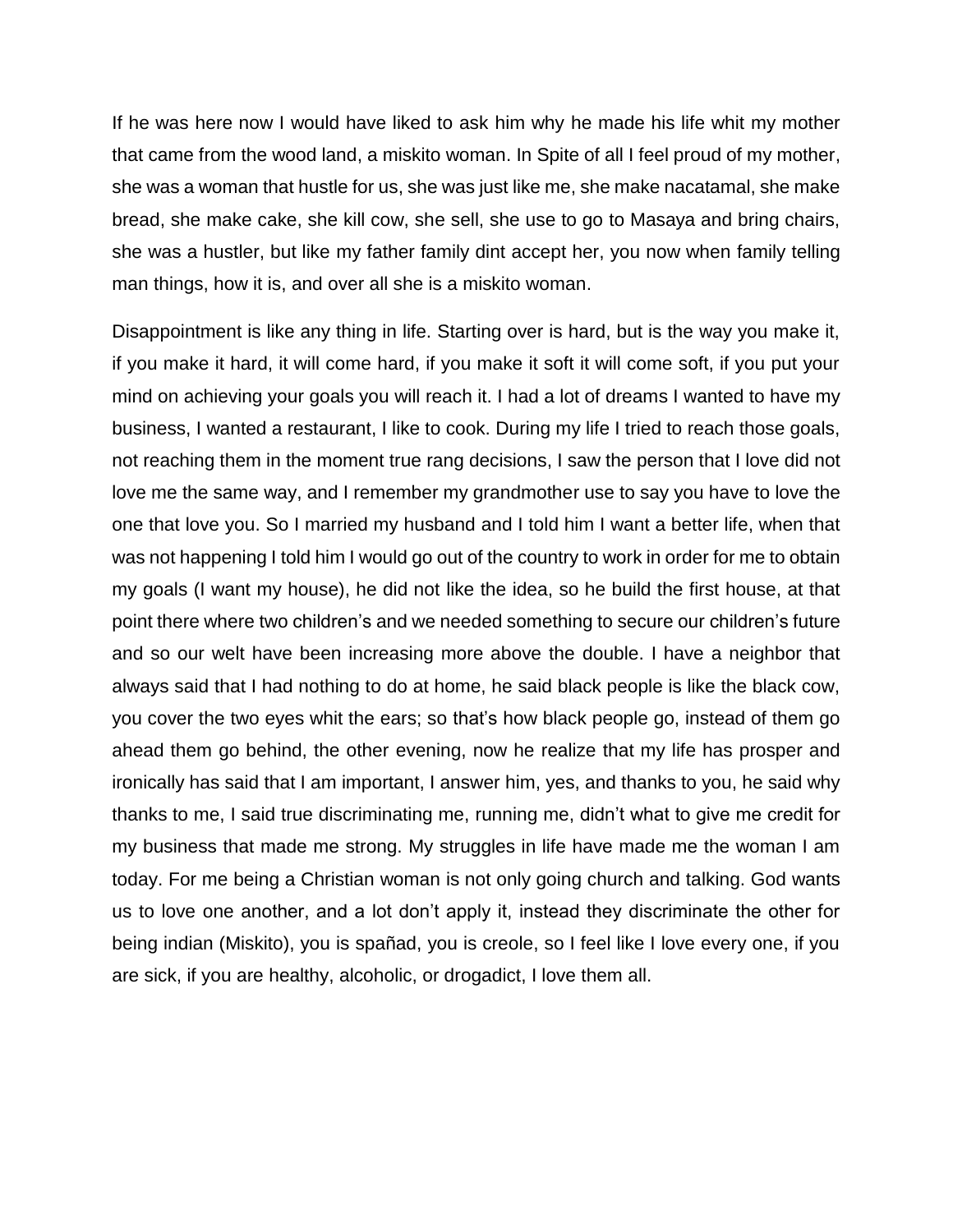#### **MY CHILDREN**

At the beginning I wanted 2 children a boy and a girl. My first one was boy and the second one was boy, the third one was boy, and the fourth was a boy, in all my pregnancy I was expecting a girl, I am my mother's only girl child and am everything for her, I was expecting to have my girl child and I had a fourth son. My desire was to have a daughter and would never treat my daughter the way my mother treated me. I wanted to be a professional, as a child I would tell my father my dreams and he use to say that I am dreaming, so my husband find me dreaming, I knew what I wanted since I was a child .

#### **ADVICE**

The advice that I give my children's is I want them to study, because life his hard and is worst every day, whit out study, in the society you is not nobody, so I tell my four sons I want them to study, my life is no easy, but I love to work, I love to cook, so I get ahead, I have ambition, so what I want you all do, is not to look on what we have here, to say we do not need to worry, we don't need to work. No my sons, you all need to work, for your wives, your children's and same way whit studies you would have better job, and you going give a better life to your children's. In the past you did not need a degree to be a captain, you dint even need to know to read and write, now you have to study to be a captain. One time you could get a cook job, now the restaurant are asking for a certificate, life has change, in my business I am the owner and the cook and everything, my children's future is all about the choices they make in life. The knowledge they obtain nothing or no one can take that away from them.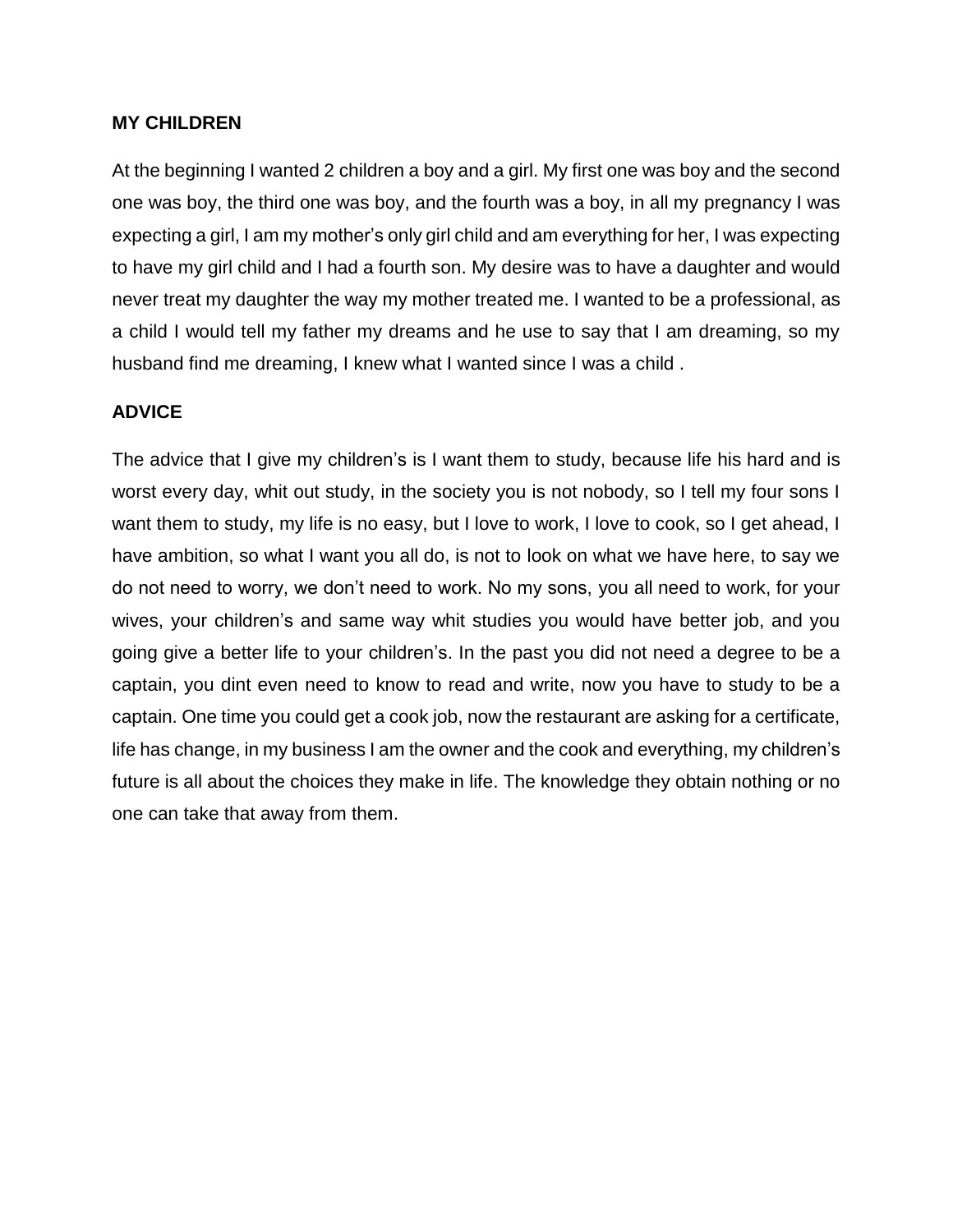I dint had the opportunities to study, I tell my sons you all have to look your future and I going give you all an education, don't depend on what I have, depend on your studies, , the best heritage for children is education, some of them get it and no do-nothing whit it, because we have a lot of educated one round here and them no do-nothing whit it, we have to try, we can't give up.

The women that suffer violence must stop. We lady could work just as a man, and that way value or self better, but you have some woman just sit down home and depend on a man, that's why man hold control over them, but if we get out and work for our self and our children's, be independent, when we work we all have rights. My husband, we both coordinate as one, one flesh.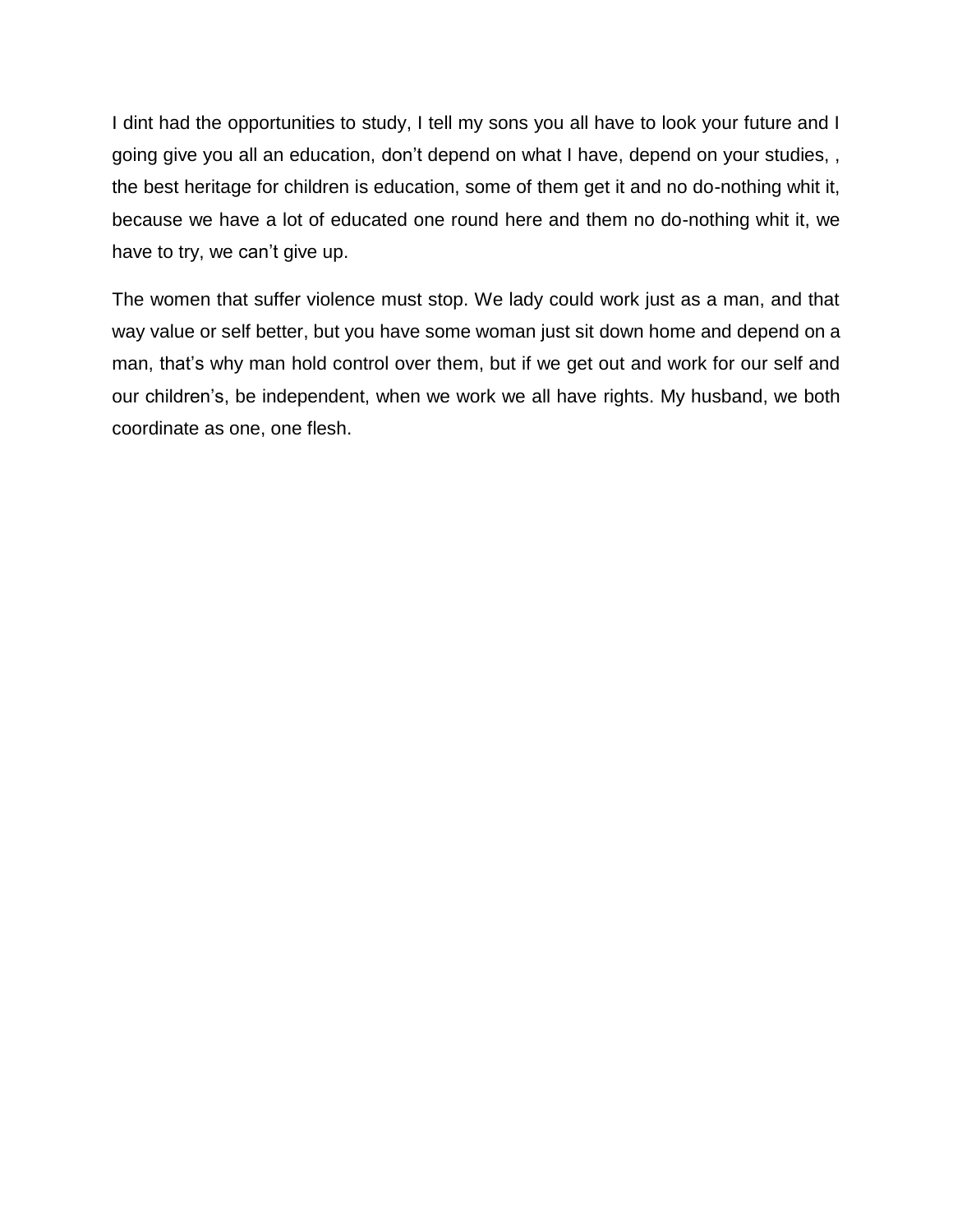#### **SAMANTHA**

My name is SAMANTHA, I am of 41 years of life, was born and lived part of my child hood in Puerto Cabezas, actually living on Corn Island municipality, mother of one daughter.

I am a creole working woman.

Has a child living whit my parents (mother and father) in Puerto Cabezas, there was a work woman, that was in the house and she used to physical, psychological and sexually abuse of me. I am very quiet, and like to be myself, product of the violence that I suffered; sometime at night I dream of all what use to happen to me.

When my parents separated and my mother move back to Corn Island, I was 12 and was abused by my stepfather. My stepfather had a gun and treated me that he would shoot me if I ever told anyone what he was doing to me. I was a little girl and dint had anyone.

Living in Puerto Cabezas, my father gave me a lot of toys including a bicycle, when I reach the island my cousins did not like me because I had things they dint have (toys), that was a reason why they would not be close to me and when they did it would be for some purpose. I was just a child and had just lost my father.

For some times I maintain it all as a secret, for fair, for shame, not knowing what my mother would say. All of that start consuming me. After the hurricane Joan my father did care me Leon and I did gone to a psychology, at the beginning I start talking and it help, I carried one of my cousin whit me and she start telling my stepmother things against me, action that carried my stepmother to get in contact whit the psychology and I just stop talking, if that did not happen, I would have been emotionally better a long time ago. A few years ago I have been invited to meetings whit organization regarding women's rights, I have learned a lot and that have help me.

As a woman it was hard for me, all the things that I suffered flash back when I started a marital relation, product of that relation I had my child. I told my partner my story at that point I trusted him and he understood me. Later during the relation, we began having problem and my partner use my past as a tactic against me, he dint had a heart, so I was literally sleeping whit my enemy.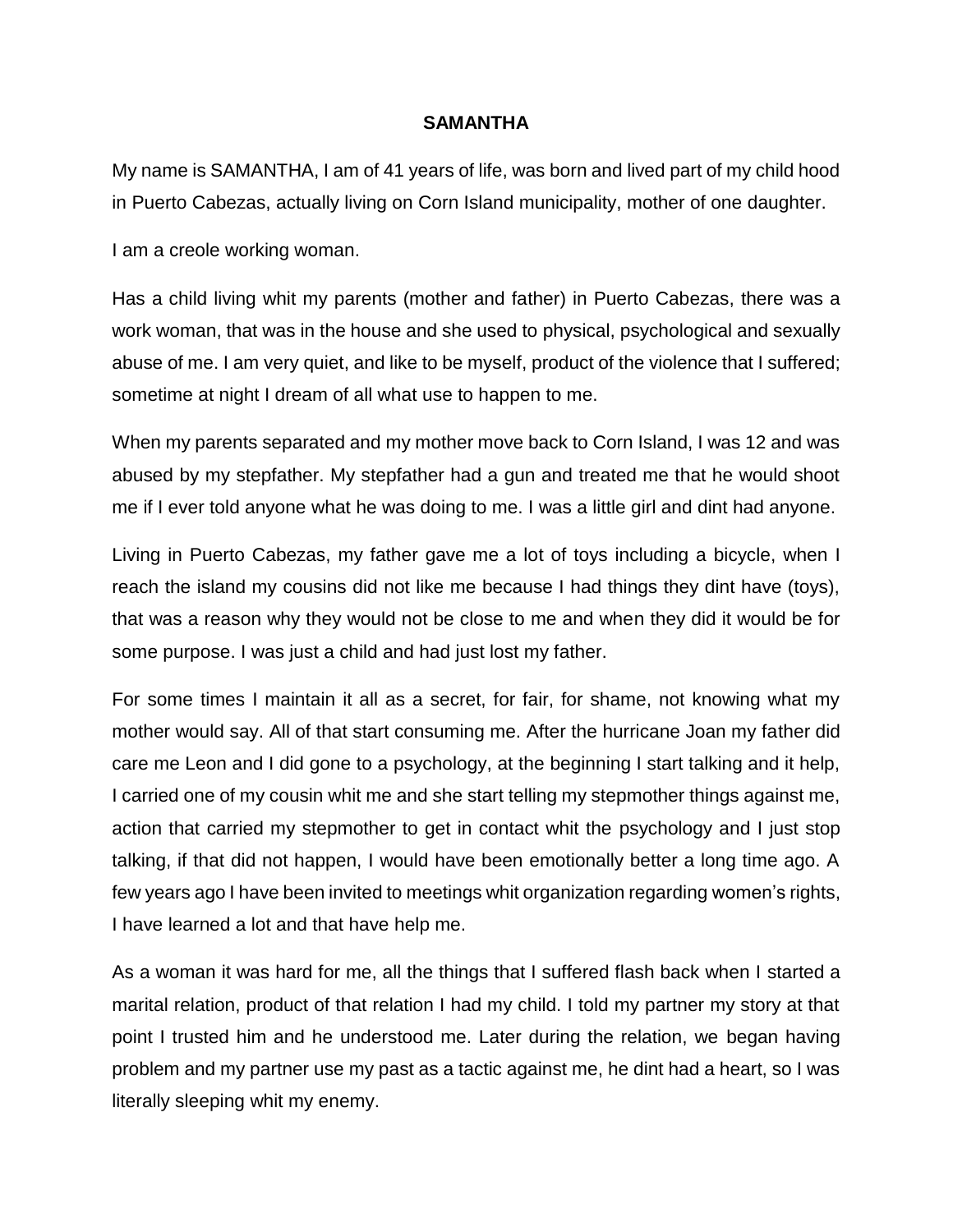Actually I am a working woman and a dedicated mother, trying to do my best for me and my daughter. I have told my daughter my life story, whit the objective that she knows my life and no one can tell her the contrary, to gain her trust and for her to be aware of how bad life can be. I have a lot of confidence whit my daughter and that she would never hide anything from me, I encourage her to study, to be someone in life.

I always speak to the people that surround me, mostly women, regarding life, violence, discrimination, if there is something that has mark our life in the pass (violence, discrimination), to let it out, seek help in order to be heal. I recommend to be a wear of our children's, counsel our children's, encourage them to study, to be a professional I the future.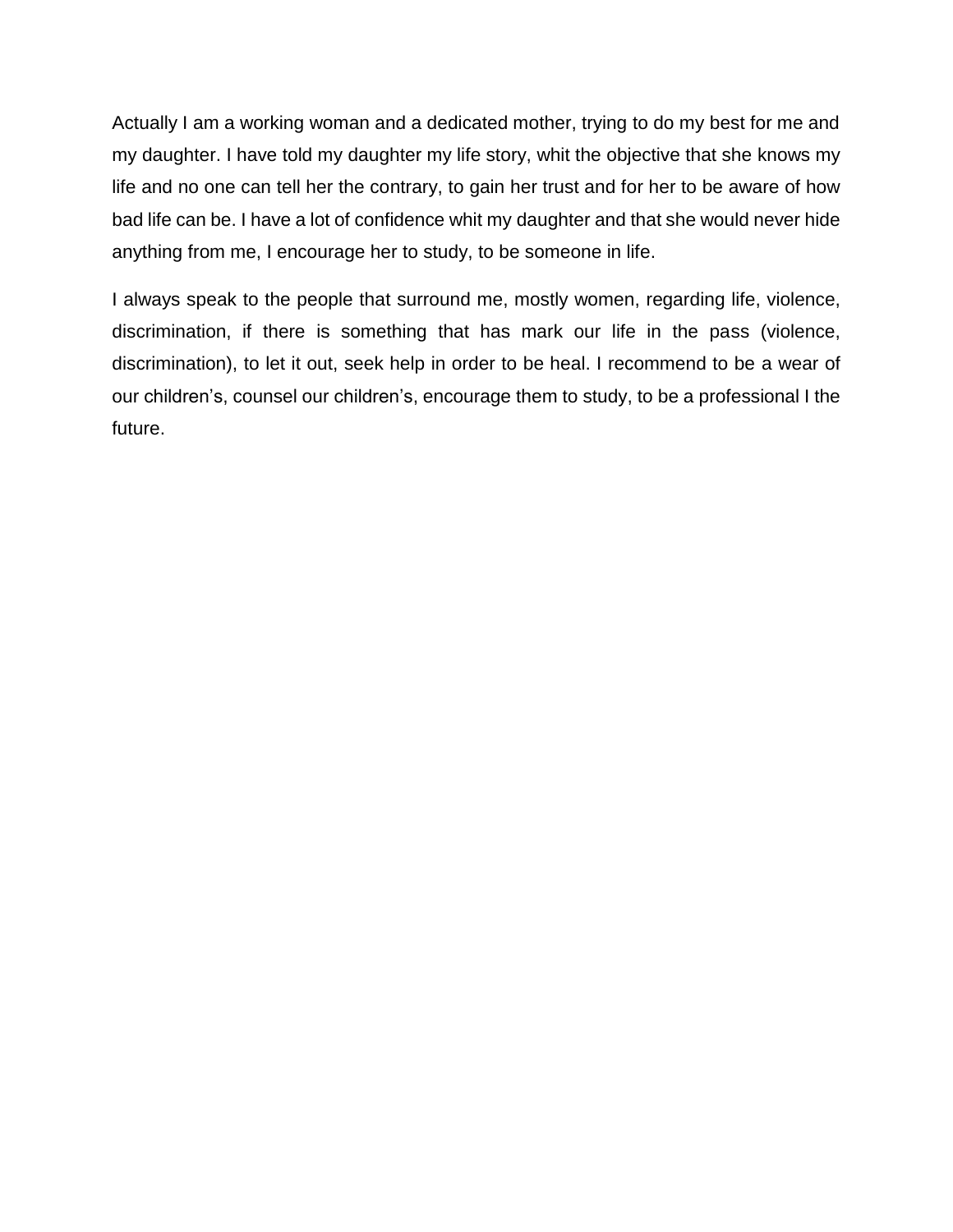#### **DOROTHY**

My name is Dorothy, Born and grow up on Corn Island with the age of 64, I am mother of 5 boys and numerous grandchildren. I consider myself a respectable person always; from coming up I try to respect myself so others can also respect me.

I didn't have a problem with people I always tried to live good in my neighborhood among the people that surrounded me and never felt violated against.

I remember that my school days were ok but in those days it was a better education and we learned a lot more than what children are learning now, we had to respect our teachers and the teachers were also respectful to the students. Favoritism is there anywhere you go it doesn't matter what gender you are it was just like that.

I never suffer discrimination but I observed that it happened with other children and it depended on the company they hang around with so if they were in good companies they weren't molested but if they were in bad ones then they would tease them.

At home the distribution of the house work was good who had to do all the work was my adapted sister because she was the young adult and I was the little one so they had to take good care of me. It was 5 of us my mom, my dad, my older brother, my older sister and I. They had house rule and you had to live by the rule. I didn't had that privilege to go out to parties that was the most important thing, I could go to the activities from the church and if they will having a picnic then I could go but then to go out in the night to a party I wasn't permitted to do it. To leaved the house I Always needed company but after I turned a young girl like around 18 or 19 years I could go by myself sometimes I would really like to go out but I couldn't and the boys were old enough to out on their own without any permission and by themselves.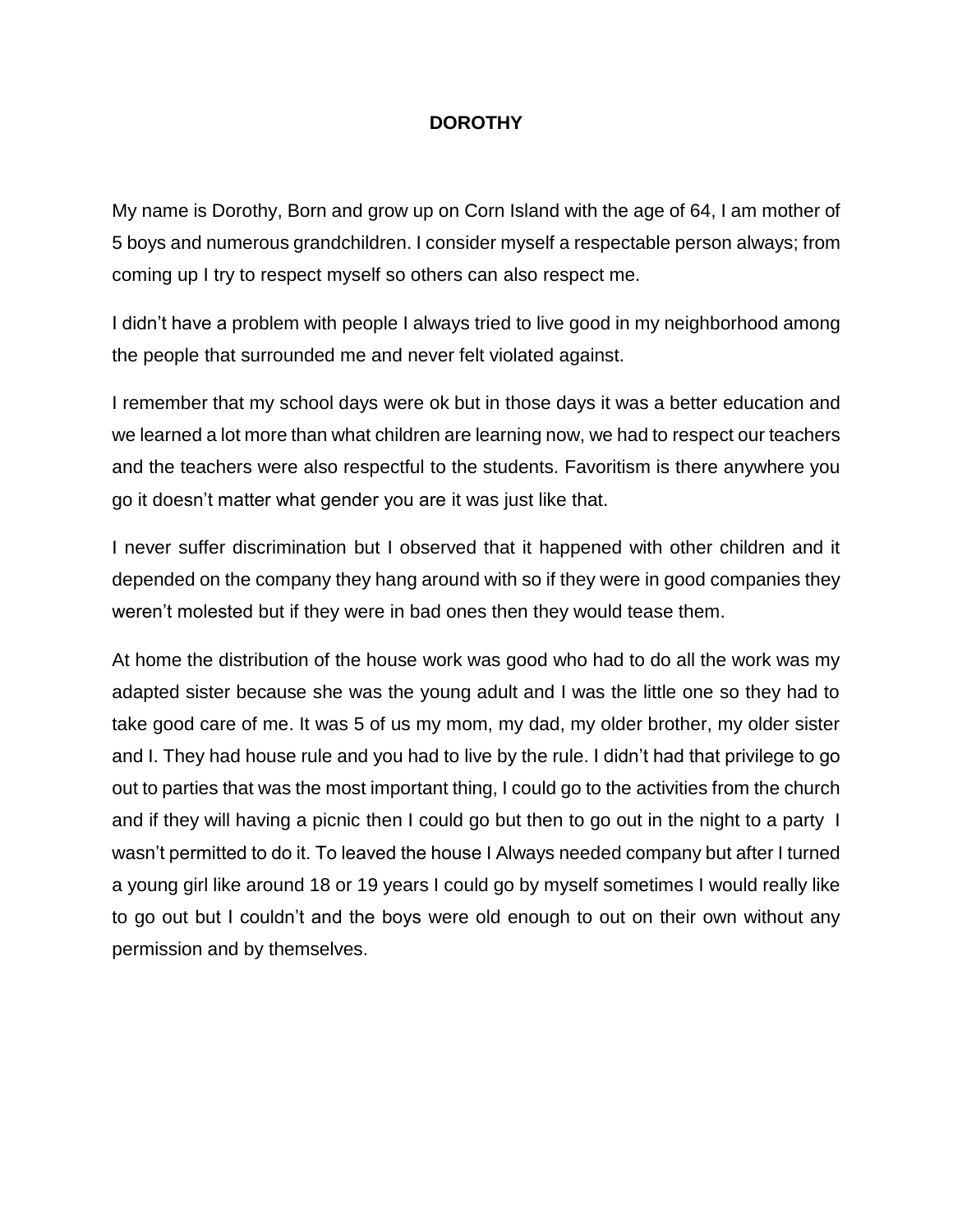#### **MARRIAGE**

After you get married**,** the men feel like they have the rights of everything. Sometimes it wasn't the best and I argue for my rights but I didn't go beyond my limit. This means that in some marriage the least problem always end up in something big. But always I try to control myself and discuss about matters and try to make it up in a good way. My parents didn't used to know about it. I used to do my work (domestic) because my husband had to go out and make money to put the food on the table so then there was no one else to do it so I had to do it myself and at times if I were taking care of the children and he was home then he will always help me.

It's not so easy to start over in life because you always have memories and if those memories are not to the best you always remember them and make it hard but then when you look at it you just have to start over and forget the past. Not to say forget the past or it's not in your memory but you have to begin and look forward to the future, not continue to be living in the past because the future is ahead so you need to take the problem and ask God to solve them and go right.

#### ADVICE

The advice to my children as they grow up they should always put God first and ask God to put place a good partner/companion for them because many times we choose a partner on our own and it's not what God want and in later days is not the right choice that would cause a separation or an unhappiness and they all should listen to the advice of parents cause all parents want to give their children the good advice to lead them into the good direction maybe some parents that suffer a lot of things but again Is some parents that see other people suffer and wouldn't want their children to fall in that same step (situation) so that's the reason why we try to show them and advice them that in everything put God first.

Life is a lot different now; I think that children are getting out earlier than before (going to parties) you see a lot of liberty in this time than before. It's because what we notice that one follow the other sometimes I put a limit and maybe the neighbor have them children and maybe them don't have any limit and the children want to follow the same step and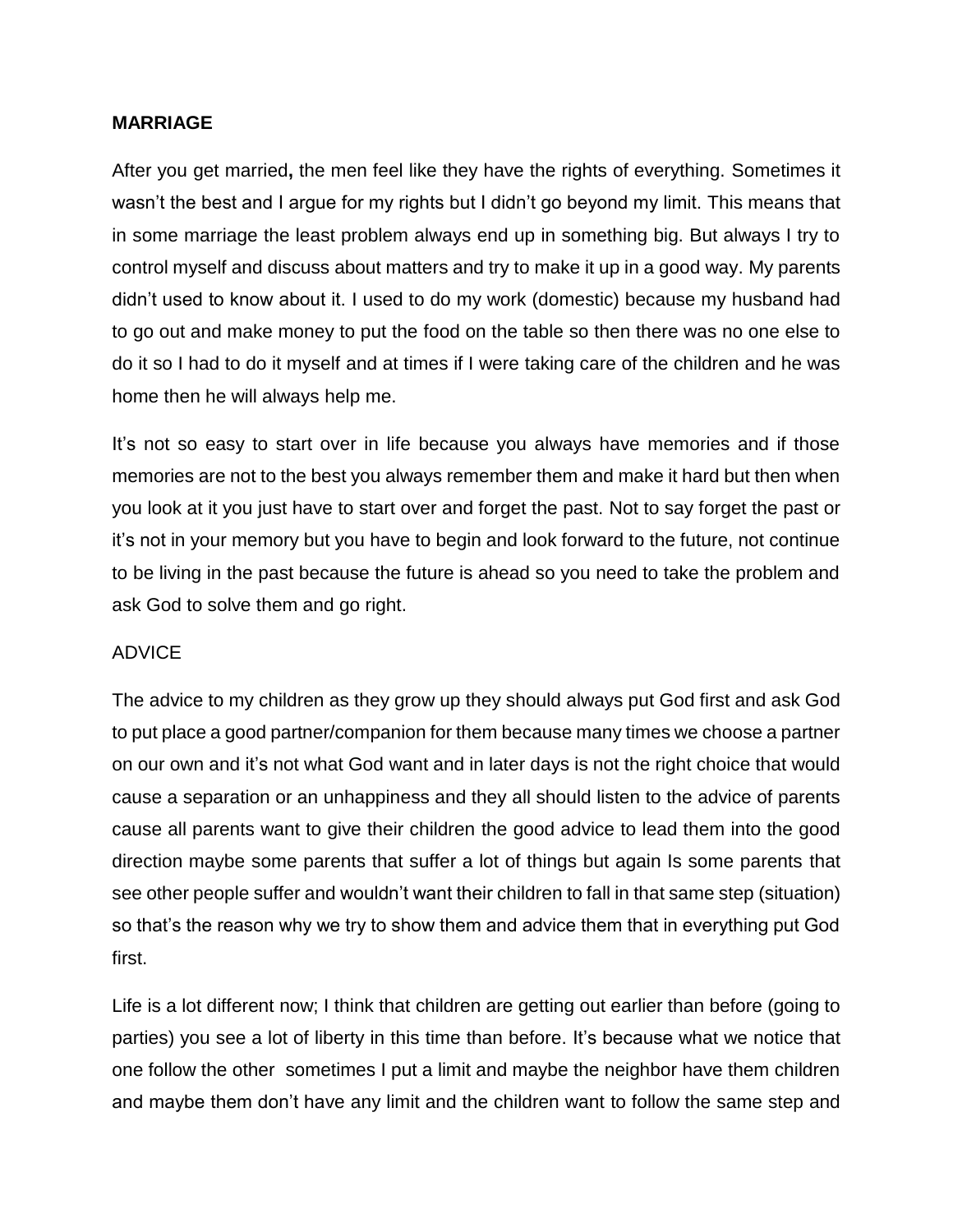then you want bring them in or advice them but it hard. These time children going at a early age turning woman and man before and I feel that the reason why as we does use the word baby having babies the boys and the girls are too young to form a family so at times the mother one side and the father one children one side cause the mother only want liberty, she get a family too young and she's not prepared to assume a responsibility with the men it was just the same and most of the boys now a days the men only know that make the babies and that's it. They're not prepared to assume the responsibility. Many girls and boys at home the parents have to support. It's not nice. It's really not nice. You know I feel like at times maybe to the school or maybe on the air maybe the lawyer or someone from human rights give a little teaching over the air, on the radio to discuss about family or how parents should be or bring up their children so they need a little workshop around these topics.

And most of the time the responsibility is on the woman is because many women don't have a husband so they play the role of the mother and the father and especially and especially if they have to go out and work, maybe the children stay with an older sister or a grandmother that maybe don't have the strength to take care of them. If don't train your boys not even to fry an egg if their wife would get sick and they don't have the money to hire someone to do it for them, then they have to know how to do it.

I see now that women have a lot of rights than before but on the other hand may woman abusing of the law, abusing the man just because they have a little bit more right, and what they say it should be 50/50 and some of the woman go beyond the 50 it just depend on the understanding, try to understand each other's to live for one another. But in my days it was so rare and seldom so they try to solve the problem at home they never needed a judge only if it was a divorce but other problems no, maybe once a while but it was that needed.

You know right I have my uncle staying with me he sickly and can't stop drink and him had a woman that always had problem and she in jail through drugs and then him sleep anywhere night ketch him so right now him up here like 3 days now and then my granddaughter come up she and her man leave as I look on that child 15 years, so I don't know what to say I told my son since you don't live in your little place (house) that you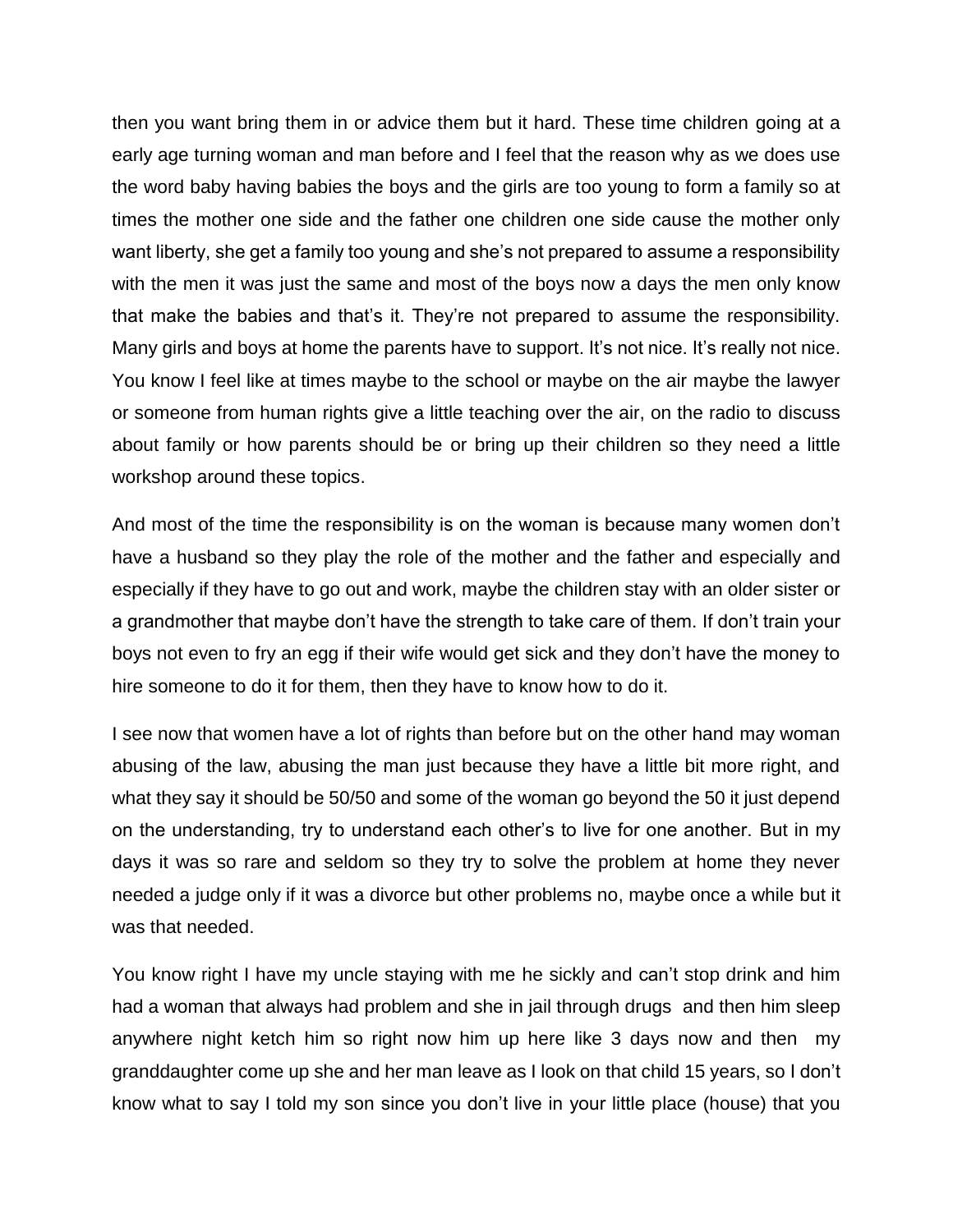used to stay in before make her clean it out cause I promise myself not to take her back in, I did it two times and after she turn to be a woman she had to get out of my house.

I didn't take her out but finally she left with the boy that is older than her but they leave because he had another woman and they start having problem so she get mad and came up to my house so I say fix up over there and let her stay in it but like she doesn't want to cross over there so I told her if she don't want she don't have to sleep but put her things over there because right now my house is full.

I have a room I called it the garbage room the way it's filled with a lot of stuff and my sister soon come back to me again cause all her things in that room because she say she can't make it with them children too so then with the time she going come up so I tell her she can't sleep but it all depends on her behavior because if not then make she get a little bed and put over there cause right now I know in age cause I have Keane right now too and sometimes I get frustrated cause right now her boyfriend fall out cause she vex with him, as far as I see the boy he's ok but he have a serious problem him jealous her that is his problem and now like she getting she can't stand her, when him getting ready to go work him call her that's early like from 5 o clock, the other night it was raining so she say when I get home I going call you so when she get out to the road to get a taxi him start calling and calling and as soon as she get out the taxi home him start chatting her so she get vex she can't stand that anymore and then he pressure out himself cause when she don't answer the phone then he ask permission to come out the work to go look for her so she say I can't take time to breathe cause the phone don't rest so she need time and I talk to him I tell him rest cause every chance him get him come up and jealousy is the worst thing and you can't live like that they just boyfriend and girlfriend and what would happened if they would get to married and then they study to the same university so I talk to him and say him need to change cause she in class so she need to focus on that. I don't know what to do anymore and I'm frustrated and sometimes feel to runaway. I'm just the grandmother.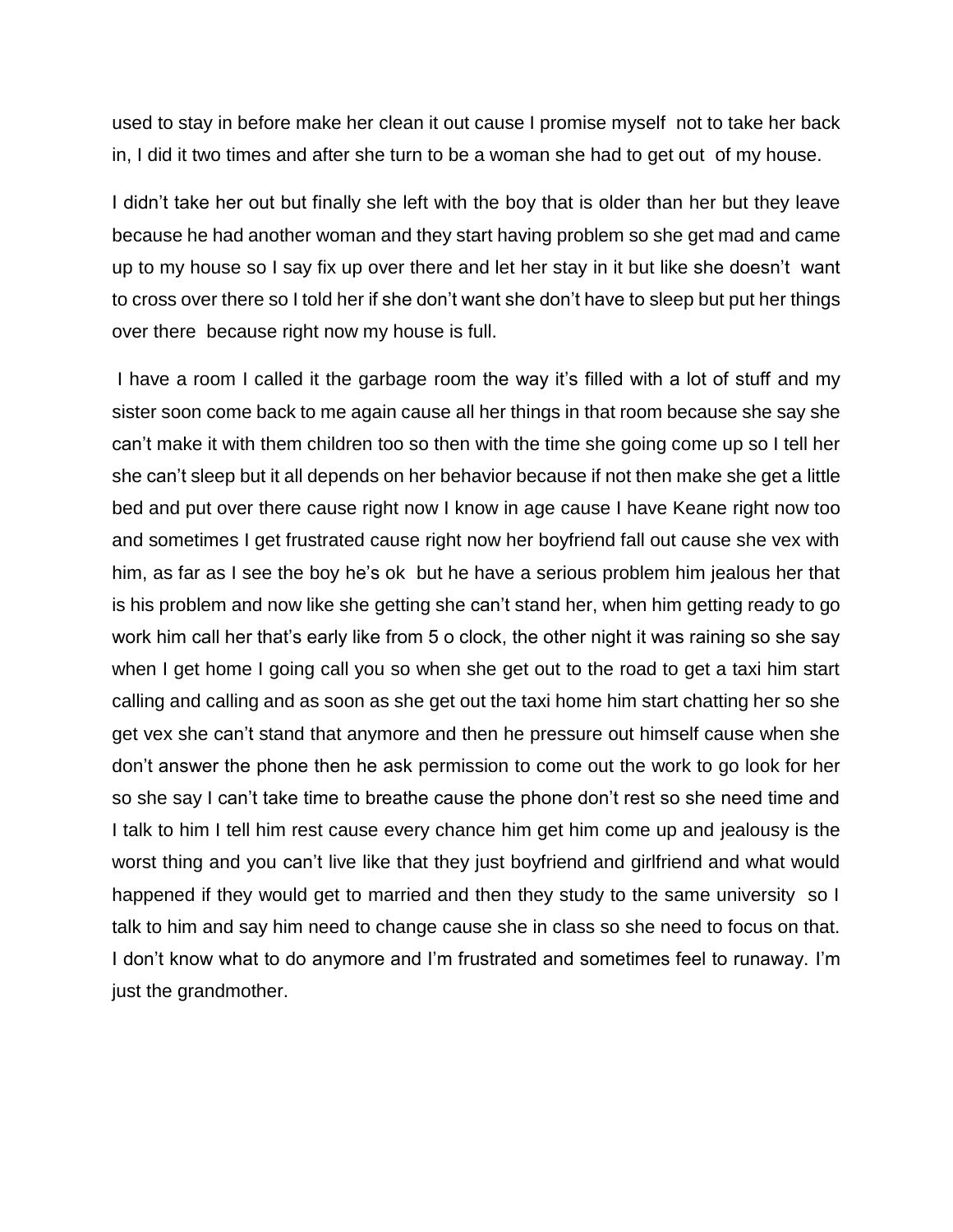#### **LEANY**

Leany is a humble woman born and grow up in Corn Island part of her life; she's mother of one child, have a good job that help pay the bills and better her income. She struggle through her childhood to reach where she is, she had realized that it's very difficult but she never gave up and this is her story. She remember that growing up her economical status had do a lot in the environment she were in, the more you had the more people would approach you.

She relates: I was very poor, I only had one pair of shoes through the whole year and the cloths I wore was given by people that didn't want it or do it just to help us out because we couldn't afford it.

*She smiled, and said all the hard work paid off still it's not easy so I always remember where I come from*. I didn't care what people had to say about me, they used to tease me by saying my mom was crazy and was a lime seller. When I look back at my background my situation was very depressing I used to cook, wash, clean iron only being a young girl and it always felt unfair because it was ten of us and no one help or they did it when they felt like. Sometimes I observed when they would buy gifts for the others and give me the old ones. Well some days we didn't had what to eat I only had one pair of shoes and wore people old cloths when they didn't wanted it anymore cause we couldn't afford it and it was so hard. To be sincere I didn't felt bad about being poor cause fancy things didn't call my attention and I didn't feel good so I didn't care about what people had cause if they had good things that still wasn't for me, so material things didn't bother me at all or much less called my attention, so I didn't care about what they had. But it was unfair and unjust to do something like that to a child. I didn't have much relationship with my parents, my mother was a very hard person didn't show any emotions and I never knew my father.

Sometimes hardship comes to you so you can appreciate what you have and sometimes things happen to you so your life can be better because sometimes when you have everything you don't care and sometimes you don't want to go to school all those type of things.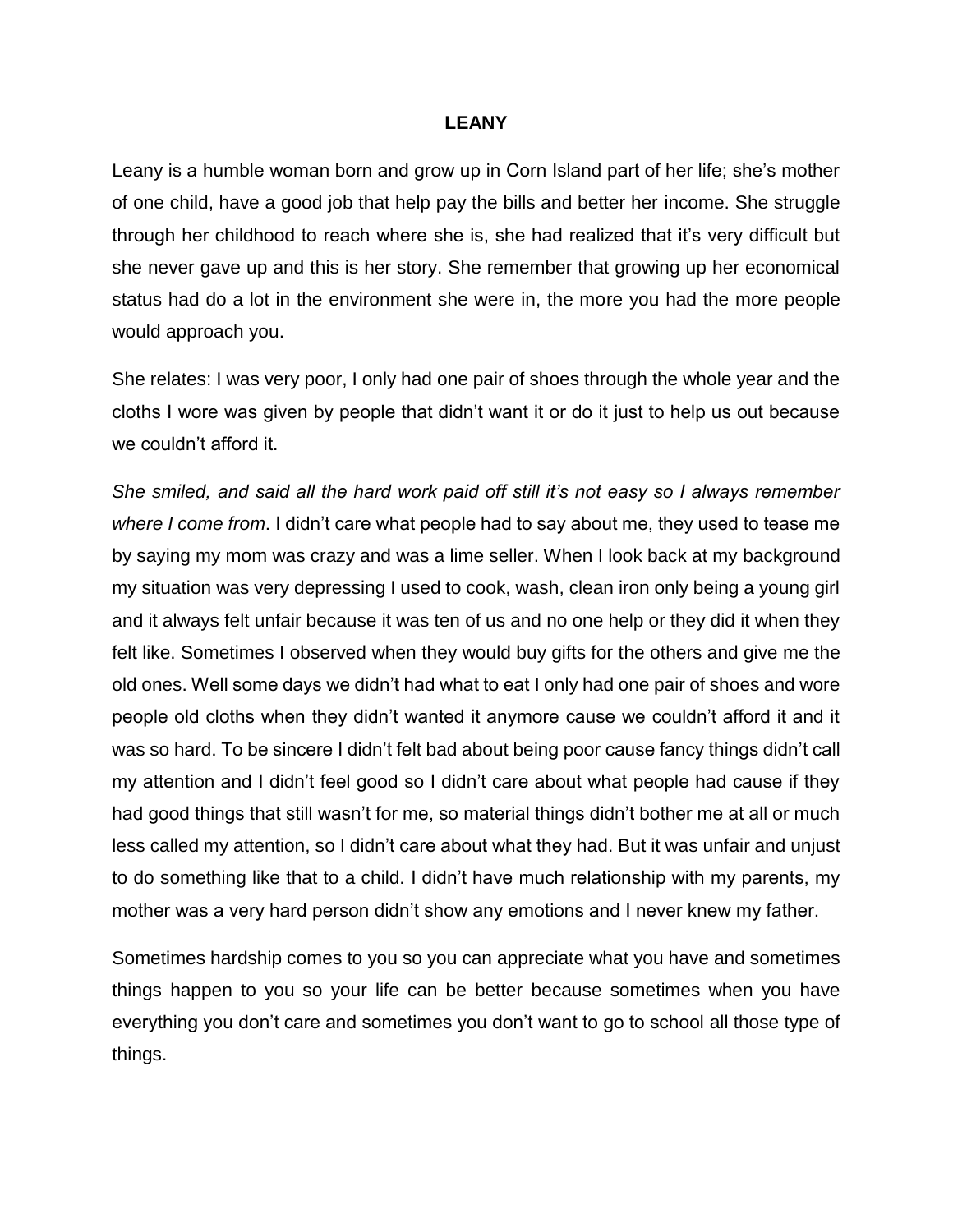Economically it's better because I can see a lot of things now that I hadn't and used to ignore but now I realize is better. For example when I was small I didn't had nothing I was very poor and I wasn't like the other children but then now I have the opportunity in these moment I can buy anything I want, a car, a house anything but I still remember where I coming from so I always like to help people in worst situation maybe you would see someone dirty and you wouldn't want to get close to them or keep their company and it's a lot of things people need but I don't feel better than them cause no one is better than the other and I rather be with the poor than with people that have money and think that is all in life. That's the way I am cause when you look at my back ground not on my family but on my economical status or situation is very depressing, now I can buy any amount I want but that don't make me a better person and I put myself in the other person place and I feel sorry for them well the needed because I lived it. My hope was always things going to get better for me and now it is, I used to always think that God would helped me get out that situation and open the way for me and he did cause I'm not sick, I eat everyday and I have my little house.

Many people were better off than me with money and now they don't have quart of what I have today cause just to have a house it's a big deal in these time, I have a job health and strength. I didn't grudge them and I was a child in school that was poor and a lot of children had a lot of things and I wouldn't be begging or asking for anything as poor as I was still I wasn't in their social level and they had their own social group. Now that I have something they would want to say hi or talk to be but it don't bother me cause from I was a child I was very proud and I knew that things would get better for me and I still have the mind that things in the future will be a lot better.

In my time it was by level so the more you had then people will approach you and talk to you so now that I am, on their level and they would want to say hi I don't cause I'm the same dirty poor girl so whoever was my friend in the past is still my friend now and I don't pretend to be the person I'm not I mingle with humble people like myself.

So far I haven't suffer any type of discrimination, sometime people used to say my mama/mother sold lime and that I was ugly with dry head (hair) but that didn't bother me at all.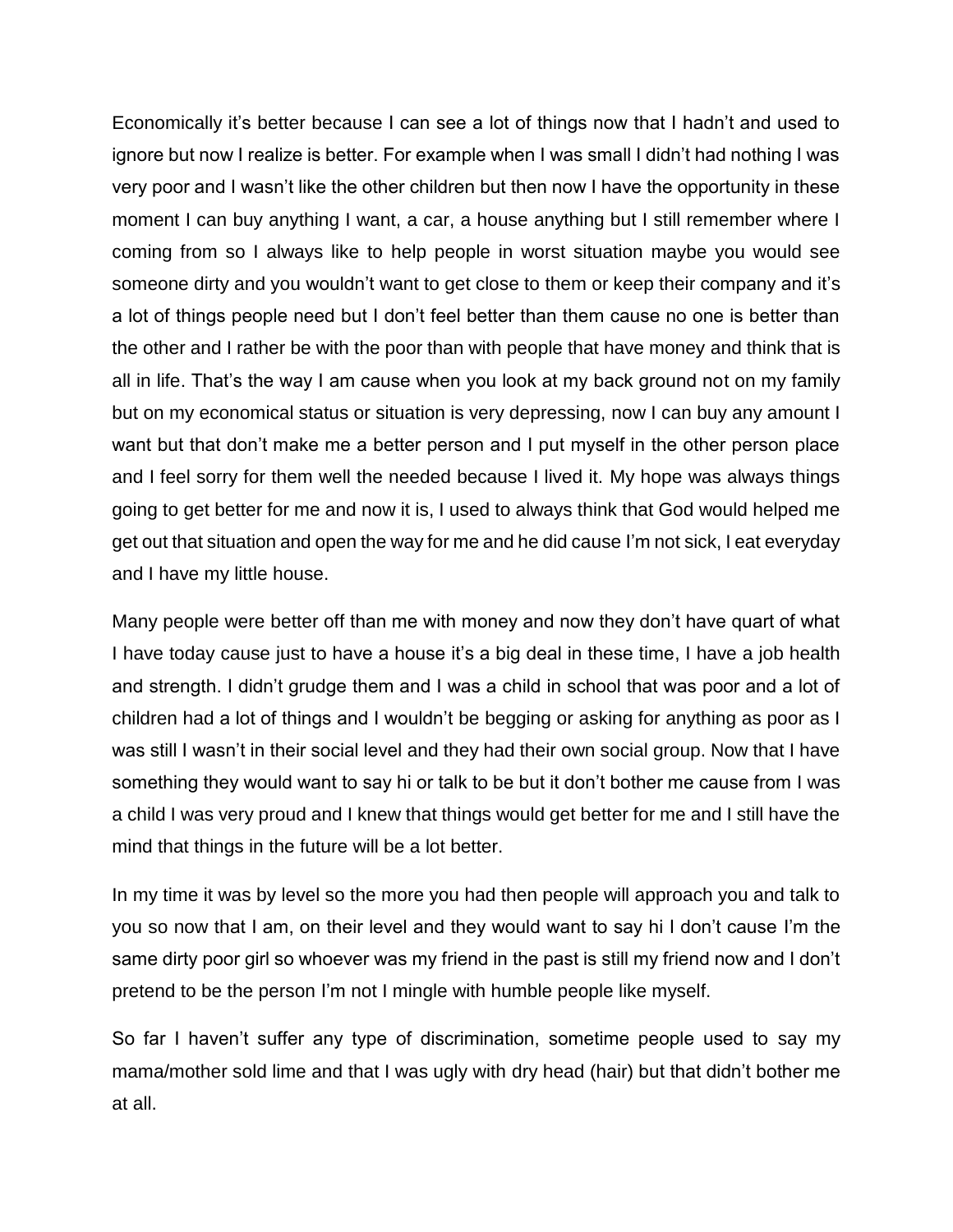As far women rights so the government say that we have but I don't see any rights because they discriminate you in a way specially as coast people because if you black they think that you don't know anything so they want keep you down and don't want to give you your right and if you go the judge or the police sometimes they give it to you and depends and your level because if you have money they would give you the rights but if not you would end up as the loser so I really don't see it fair enough.

For example if I have a problem here on the island and I would go to the judge but if the person is well know or they are bonds of friendship then he or she would have the preference and all the rights many laws are unfair and I've experience it also on the international airport, by I was the only black person from the coast they decided to check my luggage, I know it's a procedure sometimes but what called my attention was that they only did it to me, by on the coast they think we sell drugs they did it, I'm not a fool and I always talk what's on my mind so I ask the question why me and they said its part of the job so I said if it's so how come only me and not the other people them, by there are gringo (North American) they are special then what seem more unfair is that I have already boarded the plane and they took me off when all my suitcase was already on the airplane and been through the machine.

In Nicaragua you can see a lot of discrimination, you can see it at the schools and also at the stores the way they walk behind you or keep looking at you like you cannot pay or purchase anything just because you black they think you're a delinquent and only make money off drugs.

The law exist because every day you can hear about it on the news but that doesn't matter for us islanders because sometimes you assist to the law hands and if you don't have any money or you're not know in society you lose the case because favorite is there and people abuse of their power so it's better not to waste time or money to go, if you go to the hospitals also you see it because they attend the one that they know or call them by phone not to make the procedure everyone does and no one says anything about it, the attention is not good and yet still you have to go because there is no other alternative. How they can say that they help women and that's not the reality whether here or next part of the country we suffer and struggle.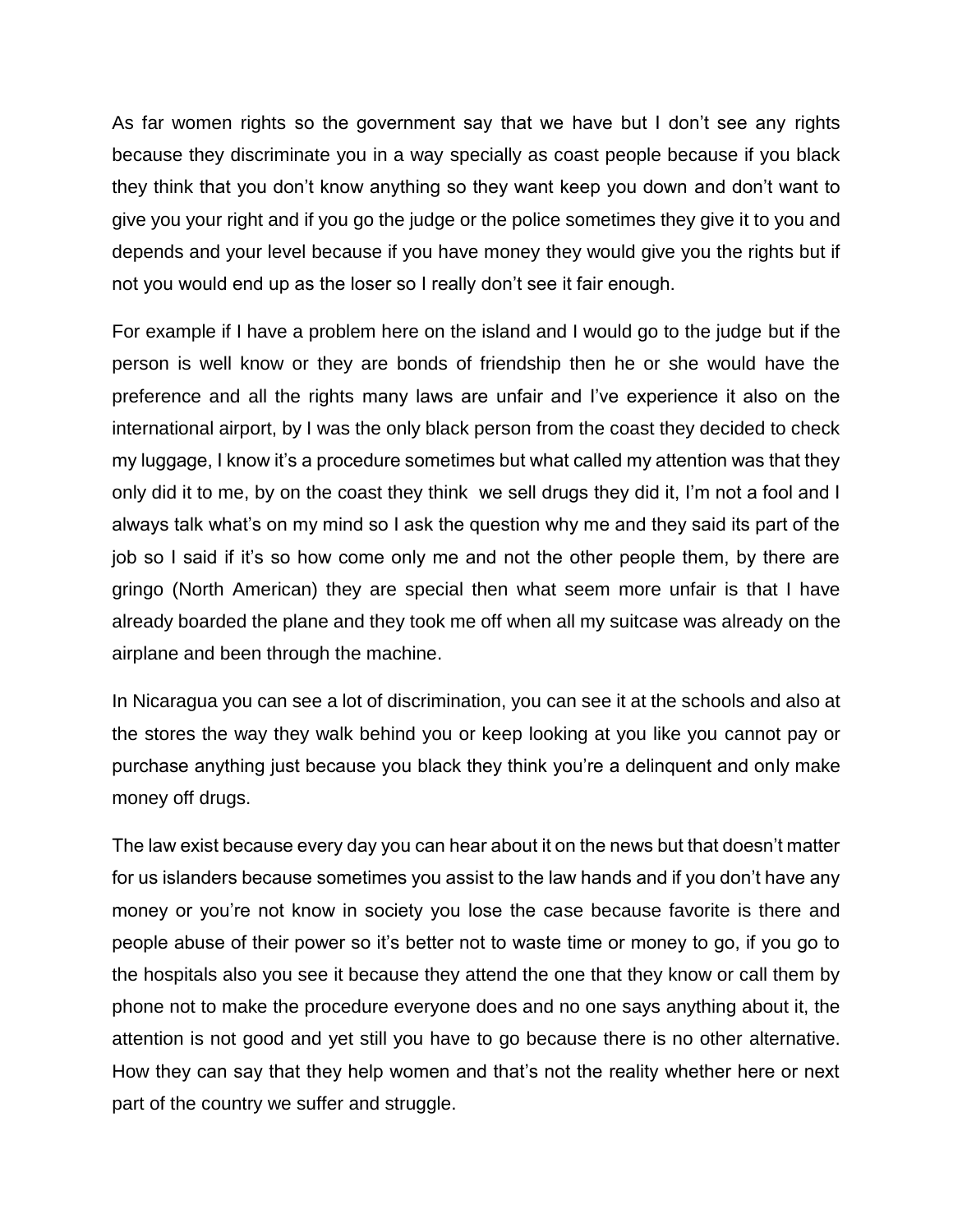At my job there are unfair in many ways because if you don't pay or tip your boss you cannot get a good section and specially European if your black they don't like you so automatically they give it to the Philippines and Indonesians people rather than the black and worst if you're a person that stands up and fight for your rights. No it doesn't matter it's as long as your black or don't threat them to expensive gifts then they would threat you bad or give you the ugliest job**.** An example if your to a job and you know you have the capacity and the ability to do it but because your black they will prefer give it to Spaniard (Mestizo) people and you get mad and upset about it but you cannot do anything cause you need the job but you know that you deserved it.

A next thing if your home and your parents can afford it but they keep buying you pacca (second hand clothing) and all the good things only for themselves you see it really unfair but you say I done in this house they give me little food and I'm safe here well better you stay until you grow up and look something else to do like the way I did. It may be hard but still I keep mentioning that if you don't give up better will come so you need to learn how to reason and know the difference between what's wrong from right.

I can't consider that I had it hard starting over in life because I didn't had to start over cause I didn't had anything that I've lost so I had to gain back and my first job is the one that I still have.

Sometimes life is not how you want it but it's how you make it, you need to be a strong person cause not everybody mentality the same not everybody can put up with hardship in life for example if I'm living in a house and I have three children and I don't threat them the same and buy things and give the others or not equality then my child can walk out the house or get in bad company so ill just tell her she need to take things easy and better will come you have to be honest in life even though you have to put up with a lot don't make your hand fast (thief) and your name in life is the best thing to keep don't make anyone hall and pull you (don't make anyone abuse of you) and when you want something in life it requires a lot of sacrifice whether you have money or not you need to be kind and nice to people because your ways carry you through this world and make a lot of efforts cause not everything comes easy in life and when you have the opportunity you should make the best of it, study and get a good education to make this society less ignorant and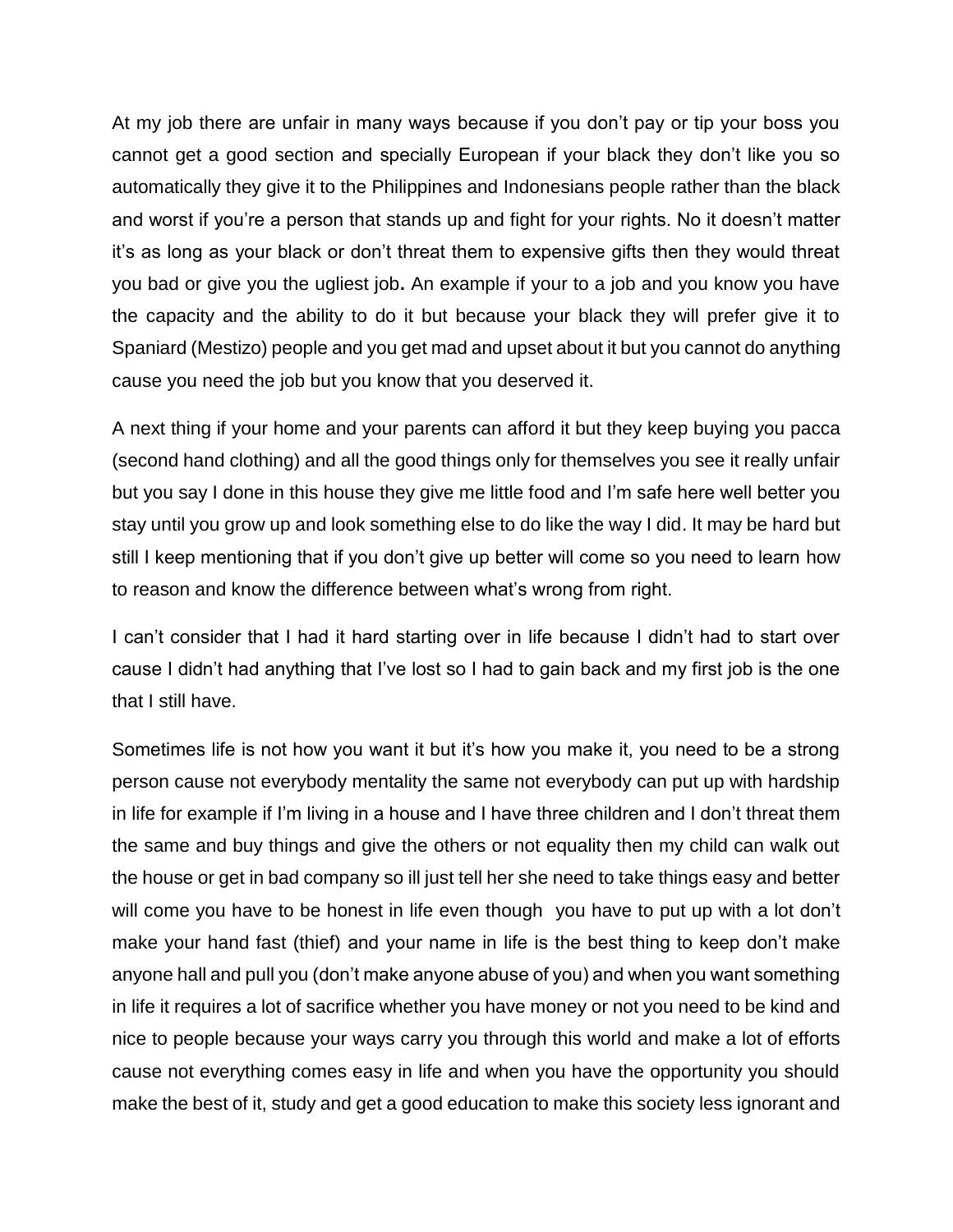be someone of good in this life to make people look up to you as I said we are not going to like many things but we will have to put up with it until better comes and when you have a good name in life is the best thing. (Someone respectable, honest and of good) and the best thing that we can give to our children is a good education so that way they won't face situations that their parents faced or make it a lot easier for them.